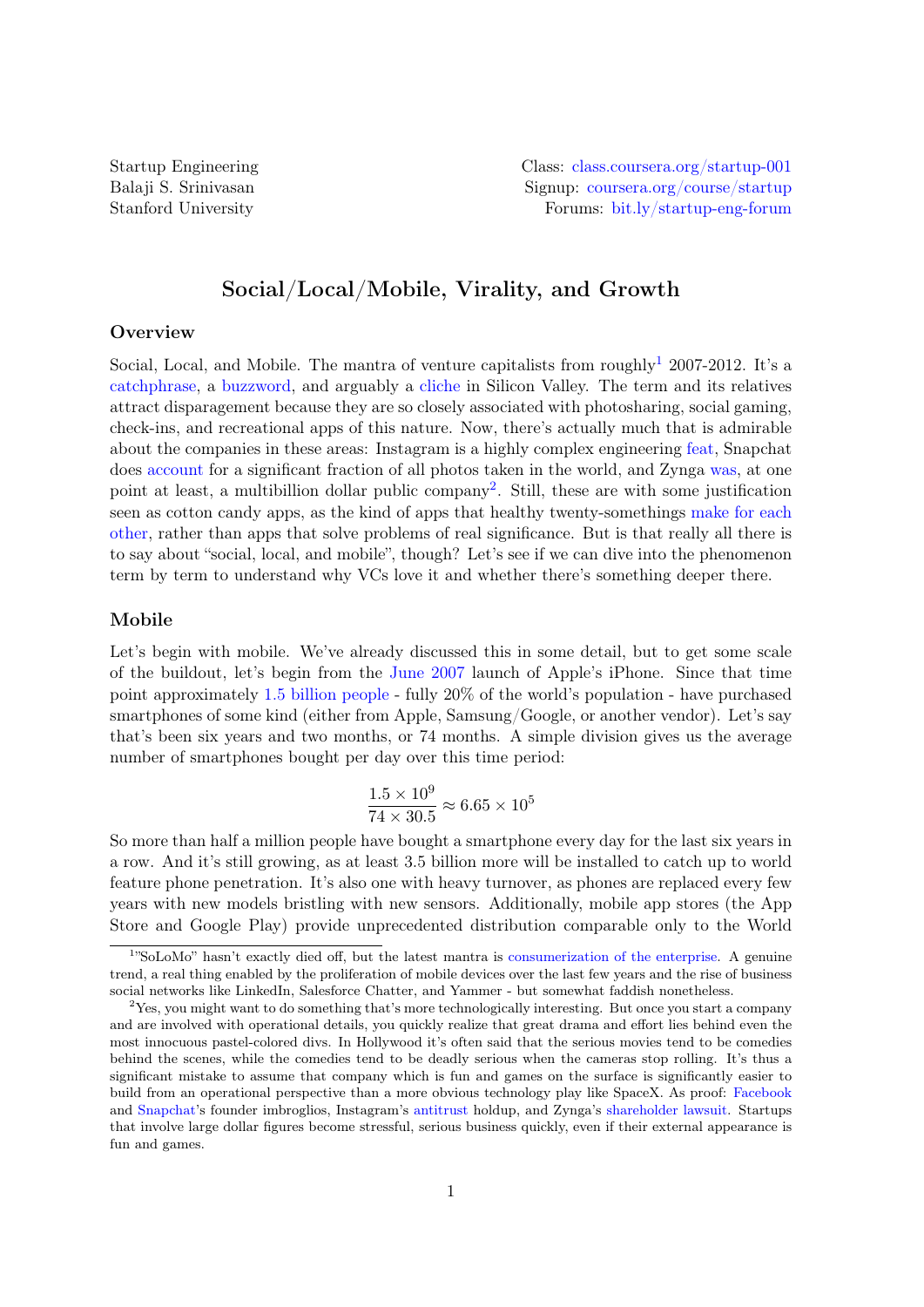Wide Web itself, and combine it with the crucial aspect of monetization. And tens of billions of dollars in profit are being made every quarter in this space. So of these three buzzwords, mobile is certainly not overhyped. VCs love mobile because it offers an enormous, rapidly growing market for software entrepreneurs along with unprecedented monetizable distribution for apps.

#### Social

And what of social? Though also legitimately used on a [regular basis](http://techcrunch.com/2013/05/01/facebook-sees-26-year-over-year-growth-in-daus-23-in-maus-mobile-54/) by one-billion-plus people, the social arena is older<sup>[3](#page-1-0)</sup> and less profitable than mobile, due to the lack of physical hardware sales comparable to iOS/Samsung. Yet let's give credit where it's due; social networking is influential enough to spark [civil wars](http://www.policymic.com/articles/10642/twitter-revolution-how-the-arab-spring-was-helped-by-social-media) and occupy a [significant portion](http://mashable.com/2012/11/28/social-media-time/) of the industrialized world's conscious attention. Major players in this space include the usual suspects (Facebook, Twitter, LinkedIn, Google+), the newer entrants (Pinterest, Instagram, Path, Quora, Tumblr), and the older-but-still-fairly-popular crowd (Flickr, Reddit). Of all categories, we assume these companies to be the most familiar and won't spend much time reviewing them.

Like mobile, the buildout of social networking is impressive. Facebook achieved [one billion](http://money.cnn.com/2012/10/04/technology/facebook-billion-users/index.html) monthly active users (MAUs) in approximately eight and a half years of operation, corresponding to the following average user installation rate:

$$
\frac{1 \times 10^9}{8.5 \times 365} = 322,320
$$

At 86,400 seconds per day, that means signing up roughly four people per second, every second, for eight years straight. Not bad. Incredibly impressive in fact, but this also puts mobile's growth into stark relief. To sign up for a social network one pays nothing and need only click a link. To obtain a mobile phone one must travel to a store and pay hundreds of dollars. Yet the installation rate of smartphones significantly exceeds even the extraordinary growth of social networking, and might well be one of the [fastest growing](http://www.technologyreview.com/news/427787/are-smart-phones-spreading-faster-than-any-technology-in-human-history) technologies of all time. This gives some sense of the relative utility of the two areas, and why Facebook has been so interested in getting into mobile, now with considerable [success.](http://hereandnow.wbur.org/2013/08/01/facebook-mobile-advertising) We'll return to perhaps the most important aspect of social networking in a bit (namely the concept of virality), but it's worth pausing to consider two points.

First, a social connection is much more permanent and well-maintained than an email address. This may not seem like that significant an issue till we do a brief calculation. Let's say that you have 730 friends, and a given friend changes their location, their email address, or their phone number every two years on average. Then if you were manually keeping an address book on pen and paper, you'd have to make an edit every day. And this assumes that said friend broadcasts their information out to all of their friends every time these values are updated. Instead, today we just keep a [pointer](http://en.wikipedia.org/wiki/Pointer_(computer_programming)) to someone's Facebook or LinkedIn profile; in this manner changes to their contact information are automatically available to all their contacts. Indeed, this insight was behind Sean Parker's second company, [Plaxo;](http://en.wikipedia.org/wiki/Plaxo) part of his reason for joining Facebook was that it was going after the same thing in much greater generality and with much more success.

<span id="page-1-0"></span> $3$ You can date it all the way back to Six Degrees in 1997, but Friendster in 2002 was probably the first breakout social network. See this [IEEE timeline.](http://www.ieeeghn.org/wiki/index.php/Evolution_of_Social_Networking)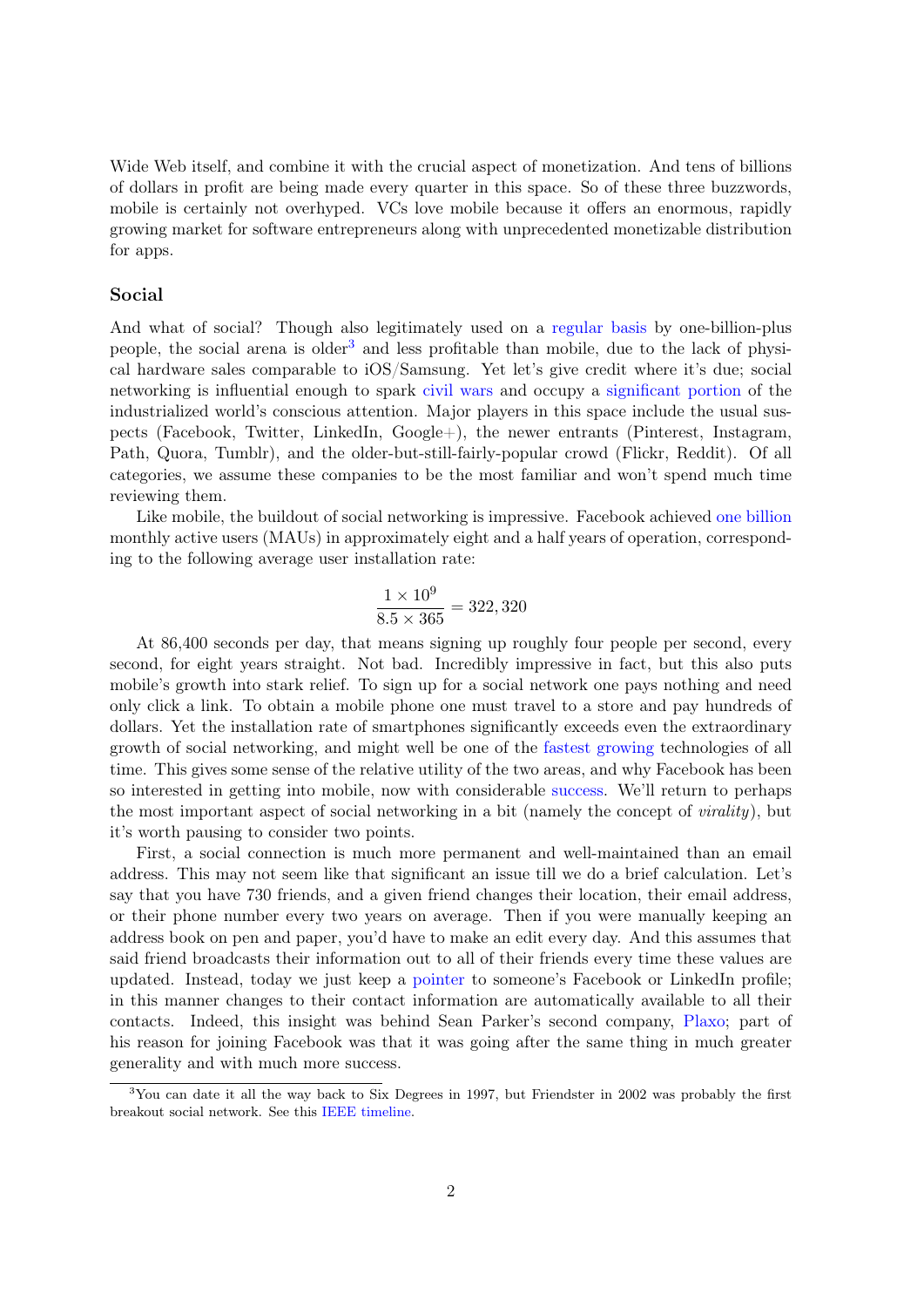Second, if one thinks of the internet as a quasi-frontier, one can think of social network connections as digital roads between people, as channels over which one can send digital packages. Today they're used to send photos, videos, and chat messages. And social networks are mocked for this, for the idea that we set up the internet simply to share cat videos. Tomorrow, though, these roads may be carrying digital payloads with significantly more significance, like [source code](http://github.com) or [3D printer schematics](http://defcad.com/) or Bitcoin. As every good becomes digital, a new or existing social network has the potential to become a trade route and not just a communication channel, with [Gumroad](https://gumroad.com/) as one of the first along these lines but with many more (likely using the internet-native Bitcoin currency) to follow. At that point social starts to get even more interesting.

### Virality

Let's now return to the topic of virality. As we noted above, Facebook's signup form alone received approximately<sup>[4](#page-2-0)</sup> four submissions per second for the last eight and a half years, a significant load for any web application. And yet how many times do people sign up for accounts compared to their use of the service? If you consider that most users signed up once or twice within the past eight years, but have executed tens of thousands of writes and reads on the facebook.com domain over that period, one starts to get a sense of the sheer colossal scale of the site. How did Facebook achieve such scale? In a word, virality. We illustrate the importance of virality with this cautionary tale of Hipstamatic vs. Instagram (Part [1,](http://www.fastcompany.com/3001994/no-filter-inside-hipstamatics-lost-year-searching-next-killer-social-app) [2,](http://www.fastcompany.com/3002034/no-filter-how-instagram-caused-hipstamatic-lose-focus-and-gamble-social) [3\)](http://www.fastcompany.com/3002074/no-filter-how-hipstamatic-pivoted-flat-spin):

Hipstamatic was one of the first startups to crack the photo formula in the mobile space–then it watched similar services gain ground and eventually blaze by. The company's experience proves that no startup can rest on its laurels in the age of the iPhone, when the time between innovation and disruption is ever shortening, and when IPOs and fast exits are valued over establishing long-term viable businesses. And perhaps most significantly, Hipstamatic proves that no modern startup can ignore the siren call of social, even if at its own peril. . . .

In October 2010, Hipstamatic was booming. Its business model of selling in-app digital lenses and films, which effectively turned your iPhone into an old-school Polaroid camera, was attracting millions of users and millions of dollars in revenue, especially from its fast-growing community of shutterbugs in industries ranging from fashion to media. . . .

So on Oct. 6, when an ex-Googler named Kevin Systrom launched a photo-sharing service called Instagram, there was no way of knowing that it would mark the beginning of the end of Hipstamatic's honeymoon. Like Hipstamatic, the iPhone app enabled users to add vintage-era filters to photographs, but there were two key differences: Instagram was free and inherently social; Hipstamatic was not. . . .

By March of 2011, when Hipstamatic hired its new designer, Laura Polkus, Instagram had already rocketed to 2.2 million users, and was growing by 130,000 users per week. But Polkus says the team largely ignored Instagram. "There wasn't a

<span id="page-2-0"></span><sup>4</sup>And these are users that log in at least every month, so-called Monthly Active Users (MAUs) as distinct from those that log in at least every day Daily Active Users (DAUs). If we include every signup of a fake account, or an account that just isn't checked that often, we'll get much larger numbers.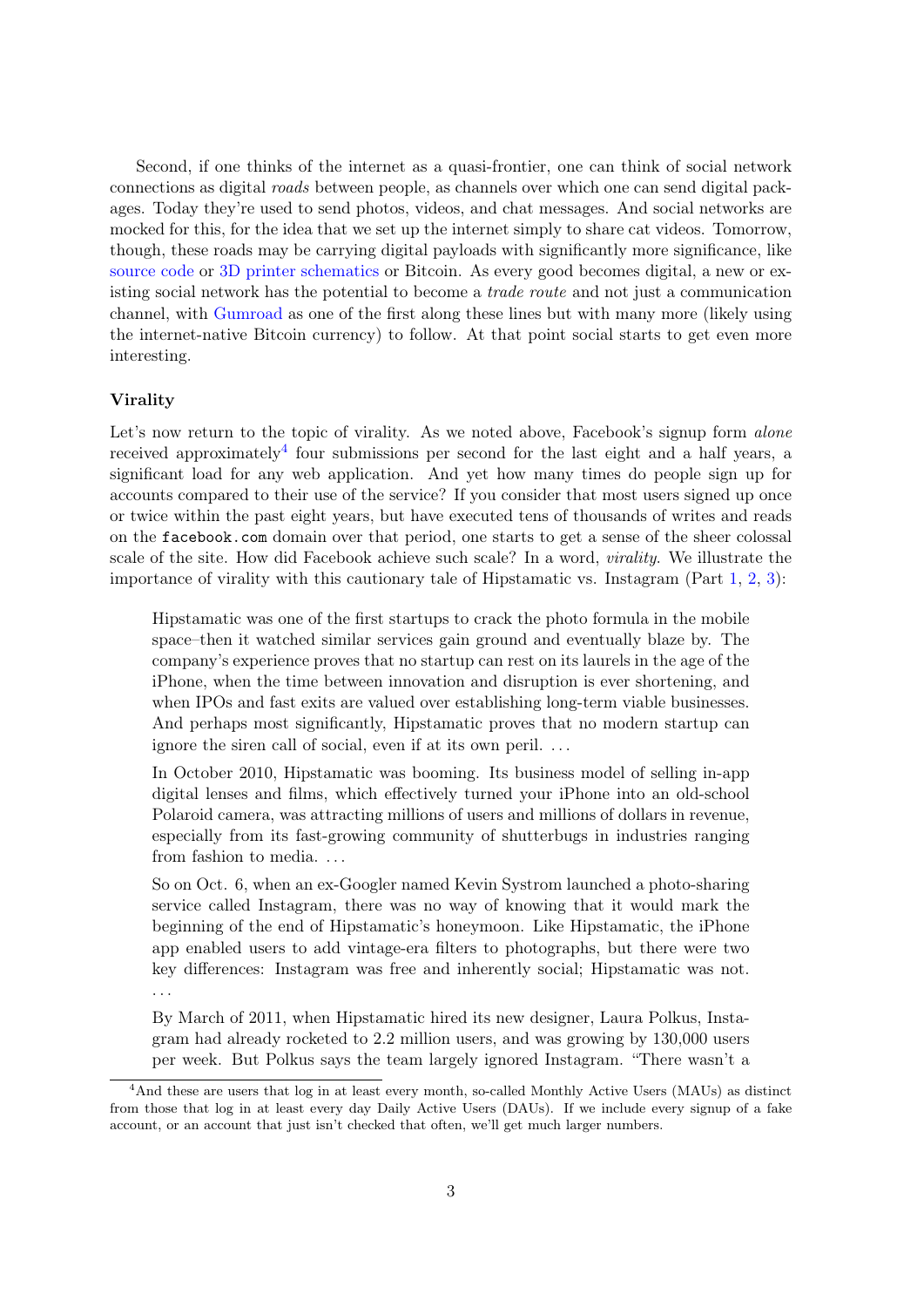whole lot of attention paid there," says Polkus, who was later let go. "The conversation internally was, "Well, we're completely different. They are a social network, and we are not. Who cares what's going on with them? We'll just continue to do what we do.' But from the public's perspective, that's obviously not the way things were seen."

"As Instagram started to build, everyone was like, 'You guys should do this or that,"' recalls Buick, who was hesitant to enter the social game at first. "That's not what we wanted to build."

Instagram was built to be a social network from the beginning and was thus inherently viral; this trumped any other features Hipstamatic may have had, including the originality of being the first to have millions of users taking filtered photos on the iPhone. This is a variation on a theme:  $Startup = Growth$ . If you don't consciously optimize your company for growth, you will be outgrown by a competitor that has done so. In particular, to maintain a constant monthly growth rate, you need to either keep hiring ever more salespeople of equal or greater quality (a very difficult task) or you need some way to grow virally, via your existing customer base. Virality thus means the ability to acquire more customers without a constantly expanding physical salesforce. It also means your economy of scale becomes vastly better, because you don't need to budget for as much sales effort for each incremental customer.

### The Virality Equation

In thinking about virality, there are three components to the virality equation:

- $p \in [0, 1]$ : the probability that a given person decides to share
- $N \in [0, \infty)$ : the number of people who the invite is shared with
- $\tau \in [0, \infty)$ : the time interval between shares

Most people's intuition tells them that the ideal way to build something highly viral is to improve the content, namely improving the value of  $p$ . However, suppose that we quantify the number of users at successive timepoints who have seen the content via  $U(t)$  as follows, with  $U(0) = 1$ :

$$
U(0) = 1
$$
  
\n
$$
U(\tau) = (Np)
$$
  
\n
$$
U(2\tau) = (Np)^2
$$
  
\n
$$
U(m\tau) = (Np)^m
$$
  
\n
$$
U(t) = (Np)^{t/\tau}
$$

Here we have substituted  $t = m\tau$  in the final line. We see immediately that if  $K = Np < 1$  we do not have viral growth. We can also ask an important question: what's the relative impact of increasing p by 2-fold, increasing N by 2-fold, or decreasing  $\tau$  by 2-fold? For concreteness, let's say that  $p = 0.1$ ,  $N = 50$ , and  $\tau = 1$  day. Then after three days we would have roughly: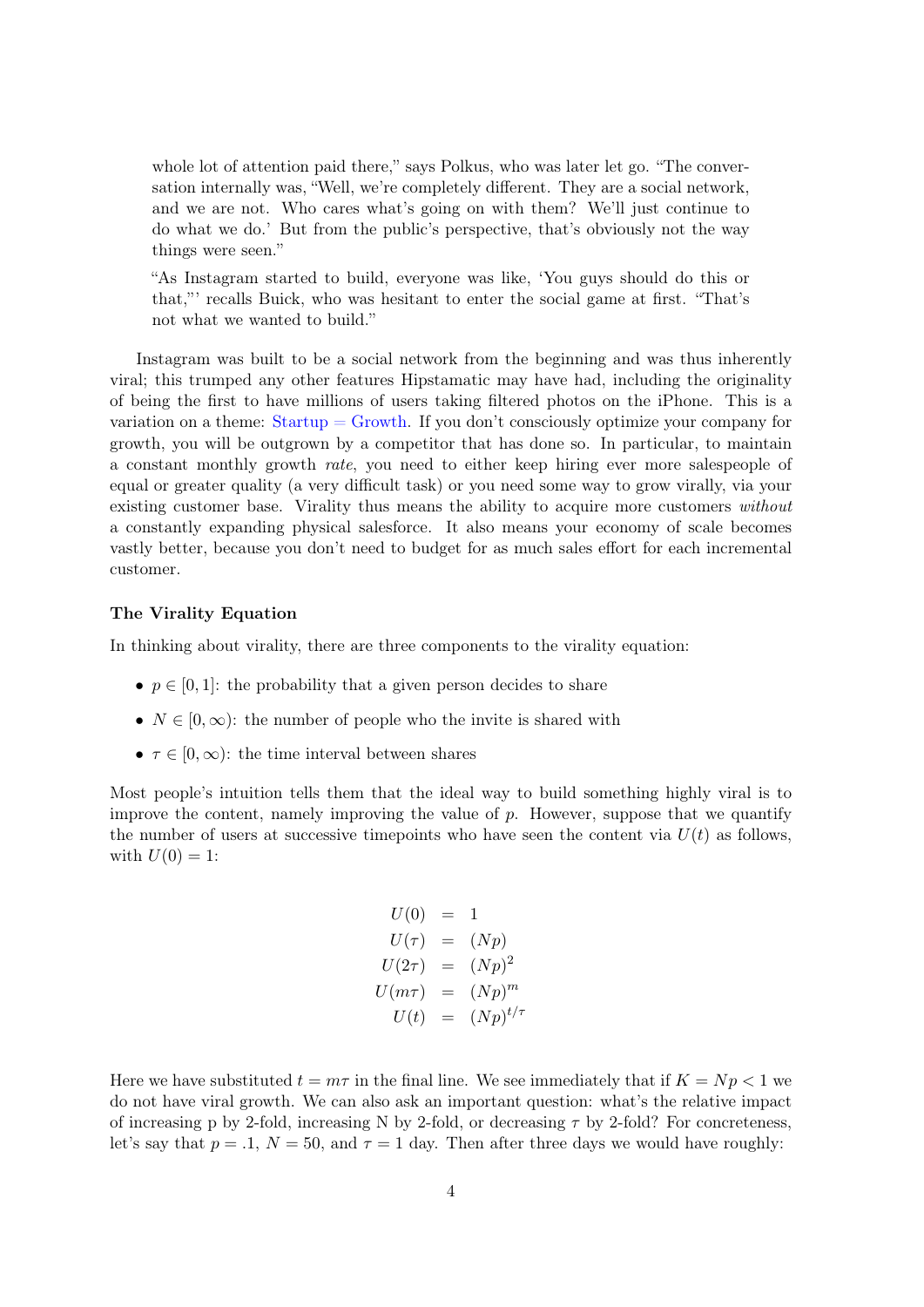$$
U(3) = (0.1 \times 50)^{3/1} = 125
$$
 users

If we doubled  $p$  to .2 we'd get:

 $U(3) = (0.2 \times 50)^{3/1} = 1000$  users

And if we doubled  $N$  to 100 we'd get:

$$
U(3) = (.1 \times 100)^{3/1} = 1000
$$
 users

But if we halved  $\tau$  to .5 we'd get:

$$
U(3) = (0.1 \times 50)^{3/5} = 15625
$$
 users

Wow! The impact of reductions in  $\tau$  is highly nonlinear because it affects the *exponent* in the virality equation. Shorter incubation times mean rapid viral spread. One can quantify this further by calculating partial derivatives of U with respect to  $N, p, \tau$  but the point should be clear. A few further observations:

- 1. Np must be greater than 1 to achieve viral growth. It doesn't matter what your cycle time  $\tau$  is if the underlying viral cycle doesn't spread to more than one person on average. Moreover, for a fixed  $Np = K$ , the larger the value of N and the smaller the value of p the more noisy and [stochastic](http://goo.gl/2VXPPb) the viral spread is.
- 2. Increasing N is easier than increasing p. While p is upper bounded at 1.0, N is not. And while improving  $p$  requires improving the quality of the webpage, it's often easier to increase N by simply setting a default of "share all".
- 3. Decreasing  $\tau$  at first is easy. Often to decrease  $\tau$  one can get some easy wins by rearranging a user signup flow or the like. After that point diminishing returns kick in.
- 4. Users need an incentive to share. Communication applications like email, Facebook, Paypal, or Skype are inherently viral<sup>[5](#page-4-0)</sup>, in that people need to make their contacts sign up in order to use the app. With Dropbox or Google Drive, we're dealing with optionally viral services, where users can use the app in a standalone fashion but collaboration on documents is quite helpful. Finally, with not-obviously-viral apps (like Mint.com), there's no immediate incentive for users to share private information (like their finances); Mint [famously](http://www.quora.com/How-did-Mint-acquire-1-0m%2B-users-without-a-high-viral-coefficient-scalable-SEO-strategy-or-paid-customer-acquisition-channel) scaled up nonvirally.
- 5. Lowest common denominator increases N. The more broadly appealing your content, and the simpler it is to process conceptually, the easier it will be to sustain a large  $N$ , low p strategy.
- 6. Financial incentives increase p. The most obvious way to increase  $p$  is to surrender some of your profit margin per customer to achieve rapid viral growth. This strategy was highly successful for Paypal, but make sure to do the worst case math on this.

<span id="page-4-0"></span><sup>&</sup>lt;sup>5</sup>This is one reason behind [Zawinski's law:](http://www.catb.org/jargon/html/Z/Zawinskis-Law.html) "Every program attempts to expand until it can read mail. Those programs which cannot so expand are replaced by ones which can." Put another way, programs which can communicate with other programs are more likely to spread virally.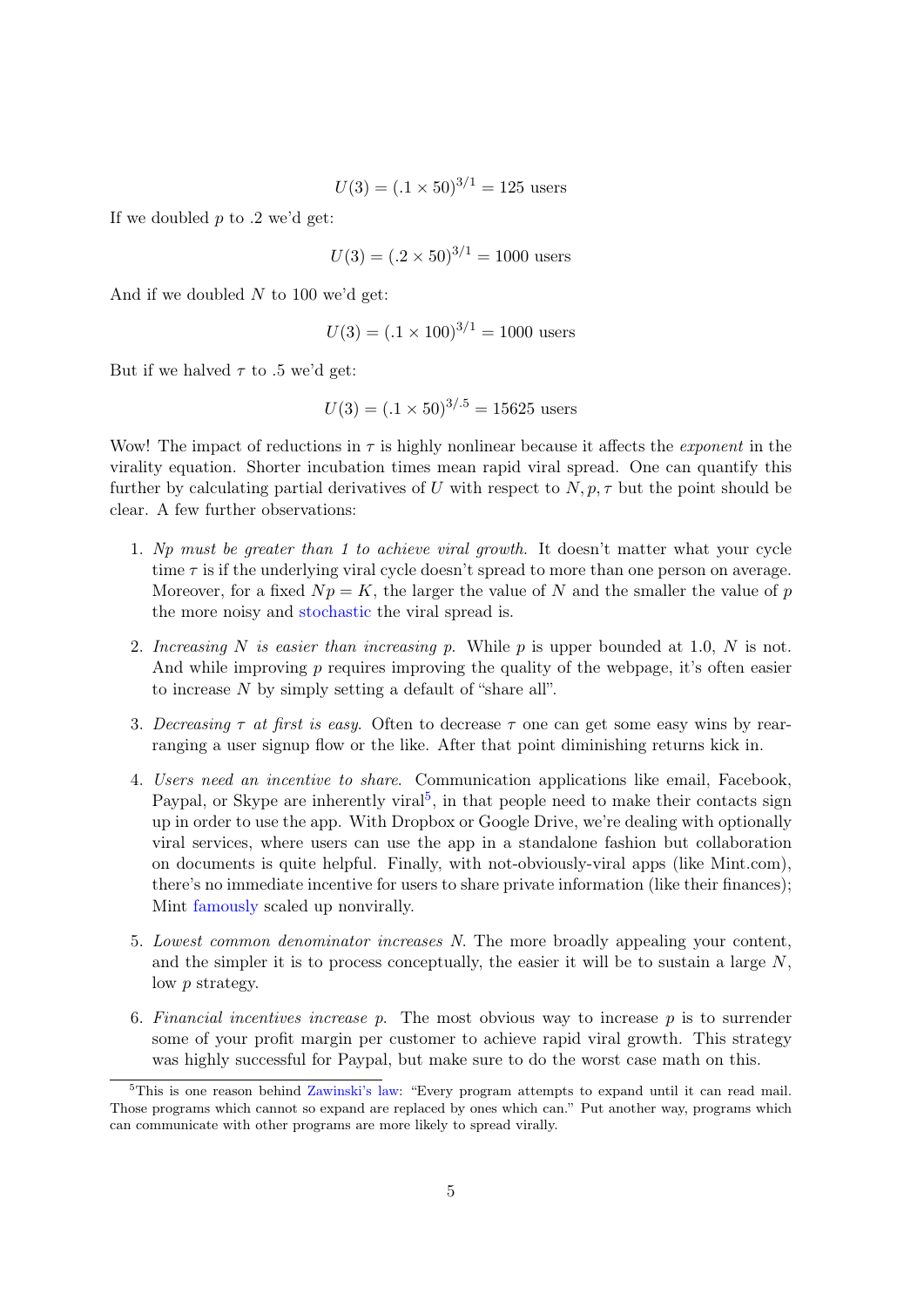7. Invited users should see exactly the same content. In order to get a true viral loop, it's important to preserve the exact context on the page that provoked your initial user to share. If the users they invite don't see the exact same item that stimulated their contact to share, they'll need to hunt around on the page and/or chat with their contact to determine what was of interest. This will kill your viral loop.

Putting these things together, we can start to gain more insight as to why the Reddit image macro is the Ebola meme. An image meme is instantly processed ( $\tau \to 0$ ) and understood by a wide audience  $(N \to \infty)$ . It thus need only be shared by a small fraction of people to achieve incredible viral growth. Here are a few more historical examples of successful viral campaigns that illustrate various optimizations of p, N, and  $\tau$ :

- Hotmail and the email signature. One of the [earliest](http://www.dfj.com/news/article_26.shtml) and most successful examples of viral marketing on the internet was Tim Draper's suggestion to include a link and marketing pitch at the end of every email sent from Sabeer Bhatia and Jack Smith's Hotmail. "Get your free email at Hotmail" resulted in [explosive viral growth.](http://www.viralblog.com/research-cases/how-hotmail-became-a-viral-hit-once/) Every single person in a person's address book now contributed to N.
- Youtube and Flash Video. There were many video sharing sites in 2005. Why did Youtube in particular take off where others did not? One key [technology choice](http://www.codinghorror.com/blog/2006/12/did-youtube-cut-the-gordian-knot-of-video-codecs.html) was to use the lowest common denominator of Flash Video, rather than forcing the end user to install a new plugin such as Quicktime. This seemingly simple decision radically reduced  $\tau$  and improved Youtube's viral loop beyond all competitors.
- Facebook's use of Gmail contacts. Before the OAuth standard was developed, Facebook [asked directly](http://factoryjoe.com/blog/2007/12/19/public-nuisance-1-importing-your-contacts/) for your Gmail password to help find friends. They then bulk downloaded contacts and used this to build their friend graph. Google eventually caught on and [closed](http://searchenginewatch.com/article/2050429/Google-to-Block-Facebooks-Access-to-Gmail-Contacts) the barn door after the cows had escaped. A classic example of N optimization.
- Zynga's incentive structure. In the early days of Zynga, Mark Pincus had observed that people wanted to use real money in online games, but traditional gaming companies like Blizzard were dead set on stamping out such transactions. He cloned the popular Chinese app Happy Farm to create Farmville and created Zynga, which included invite mechanics as standard; either one could pay for a new item, or one could invite/spam one's friends. These [tactics](http://amit.io/blog/2010/06/17/8-lessons-learned-from-zynga-about-virality/) increased both  $p$  and  $N$ , as any active user was bound to share at some point and the rewards they got increased in proportion to the number of people they shared with.

The concept of social, then, is intimately linked with virality. It is not enough that your user merely discusses your app with their friends; it must be compelling enough for at least some of your user's friends to in turn share with their friends. This is why VCs mention social constantly: because a successful social strategy offers the possibility of rapid viral growth.

## Local

Of the three, local is arguably the laggard in terms of market impact. The term can be interpreted in two ways: does it refer to the use of a GPS<sup>[6](#page-5-0)</sup> signal (aka a location-based app)

<span id="page-5-0"></span> $6$ As a side note, the use of GPS for such things is a bit astonishing. For many years, the GPS signal was selectively degraded by the US military. Civilian airlines needed to do things like GPS triangulation to provide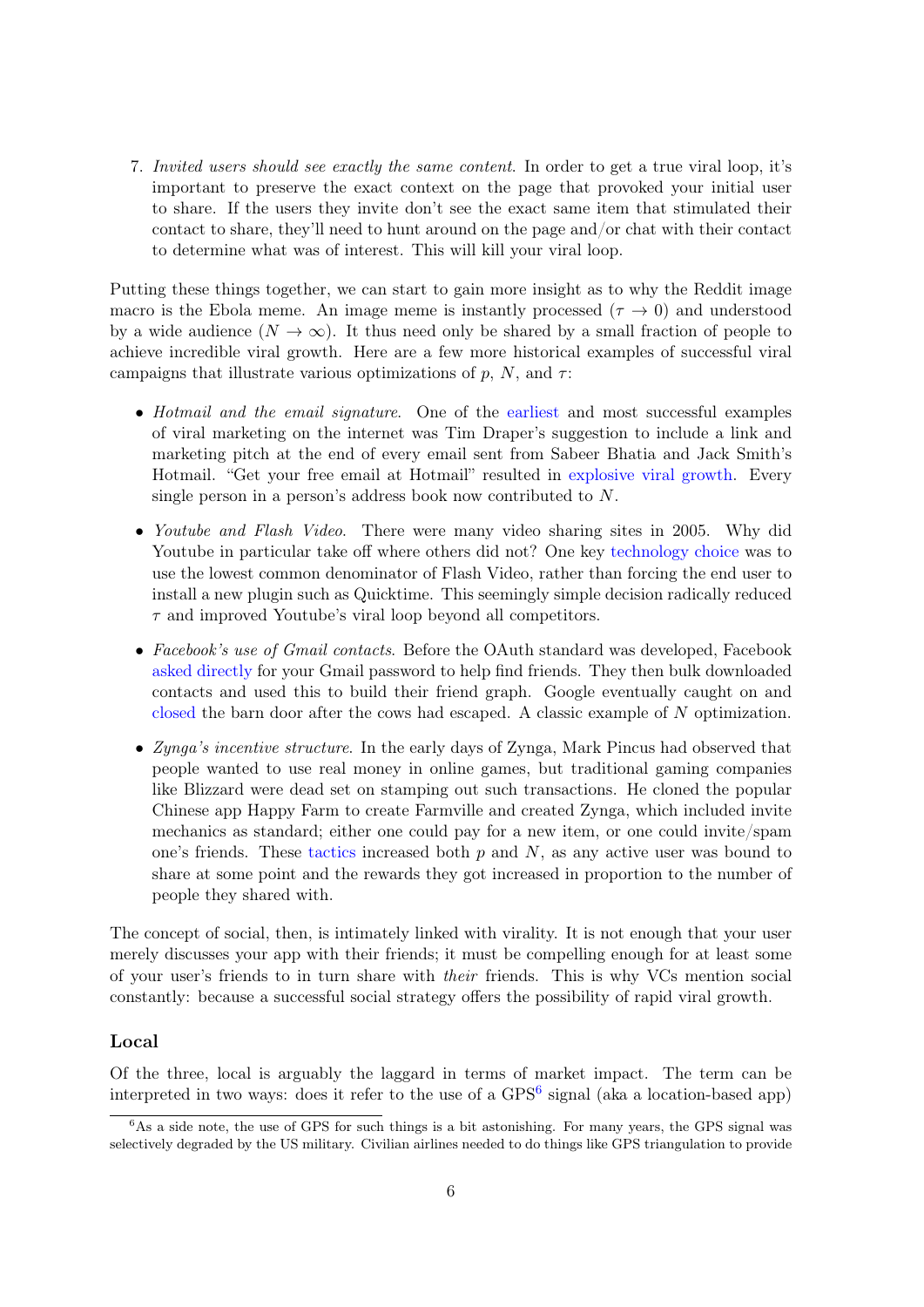or does it involve outfitting local businesses with technology? The former describes apps like Uber and Exec, while the latter refers to commerce apps like Square, with the combination manifest in sites like Yelp and Foursquare. The companies in the local space are a bit less well known than their social counterparts, so let's run through some of the highlights.

- Google Maps. One of the unambiguous heavyweights in the local space by either definition, Google Maps is by some measures the [most popular](http://www.complex.com/tech/2013/08/google-maps-most-used-app) mobile app on Earth. It has fought off all comers for years and is a sophisticated, polished product. However, recently Google put a foot wrong with their Maps pricing snafu, giving [new energy](http://www.techspot.com/news/48093-wikipedia-ditches-google-maps-for-openstreetmaps-after-price-change.html) to the Open Street Maps (OSM) open source competitor and forcing big [price cuts.](http://techcrunch.com/2012/06/22/google-maps-api-gets-massive-price-cut-in-the-wake-of-developer-defections/)
- Loopt. Acquired for \$40M by Green Dot, Loopt was one of the first YCombinator companies. Sam Altman saw the importance of GPS before others and spent enormous effort getting carrier deals, only to find that the iPhone's built-in GPS obviated much of his work (see [here\)](http://jmtame.posthaven.com/an-acquisition-rarely-starts-out-looking-like-one). This is a relatively rare example of a startup being directly killed by a big company's competing product; Kiko vs. Google Calendar is [another.](http://www.joyent.com/blog/some-seed-fell-on-rocky-ground-laffaire-kiko)
- *Zocdoc*. One of the most successful local business companies. They solve one problem (online physician appointment booking) and they solve the whole problem. This seemingly trivial issue actually requires significant integration with the doctor's office, as their entire schedule is dictated by their calendar, and calendaring is [actually](http://algeri-wong.com/yishan/great-unsolved-problems-in-computer-science.html) a surprisingly challenging distributed systems problem.
- *Opentable.* Another successful local business company, and one of the first in the local space. Did much of the blocking and tackling necessary to get restaurant reservations and menus online, again requiring a significant sales process with often non-tech-savvy local restauratiers.
- Foursquare. A bit surprisingly, Foursquare looks like it'll be a [letdown](http://www.wired.com/business/2013/04/foursquares-debt/) for the investors. This is not unprecedented: Napster, Friendster, Digg, and Second Life were all ramping at one point before missing a turn. For whatever reason, the seeming no-brainermonetization of checkins as the new loyalty cards hasn't materialized. The check-in concept might get revisited in a few years with new technology, if and when mobile payments become mainstream.
- Uber. Uber uses GPS to locate the user and the cab s/he has just hailed, showing them each other's location and taking care of the billing and transaction. Now raising at a deserved multibillion valuation, Uber has reinvented local transportation in the metro areas where it's debuted. It faces significant competition from up and coming ridesharing cos (especially Lyft), but is arguably the single most successful location-based app to date.
- *Exec.* Allows you to book a worker in realtime for \$25/hour and see them running to your destination (and/or carrying out errands) via GPS. The latter feature seems superfluous but is surprisingly helpful in providing confidence that your tasks are being carried out in the right place at the right time.

signals suitable for automatically landing planes. But in a move similar to the repeal of the NSF AUP, in May 2000 the government [stopped degrading](http://www.gps.gov/systems/gps/modernization/sa/) the GPS signal. Who would have known that within the span of a decade the technology built for guiding nuclear missiles to their destination would be repurposed for guiding travellers to Dunkin Donuts?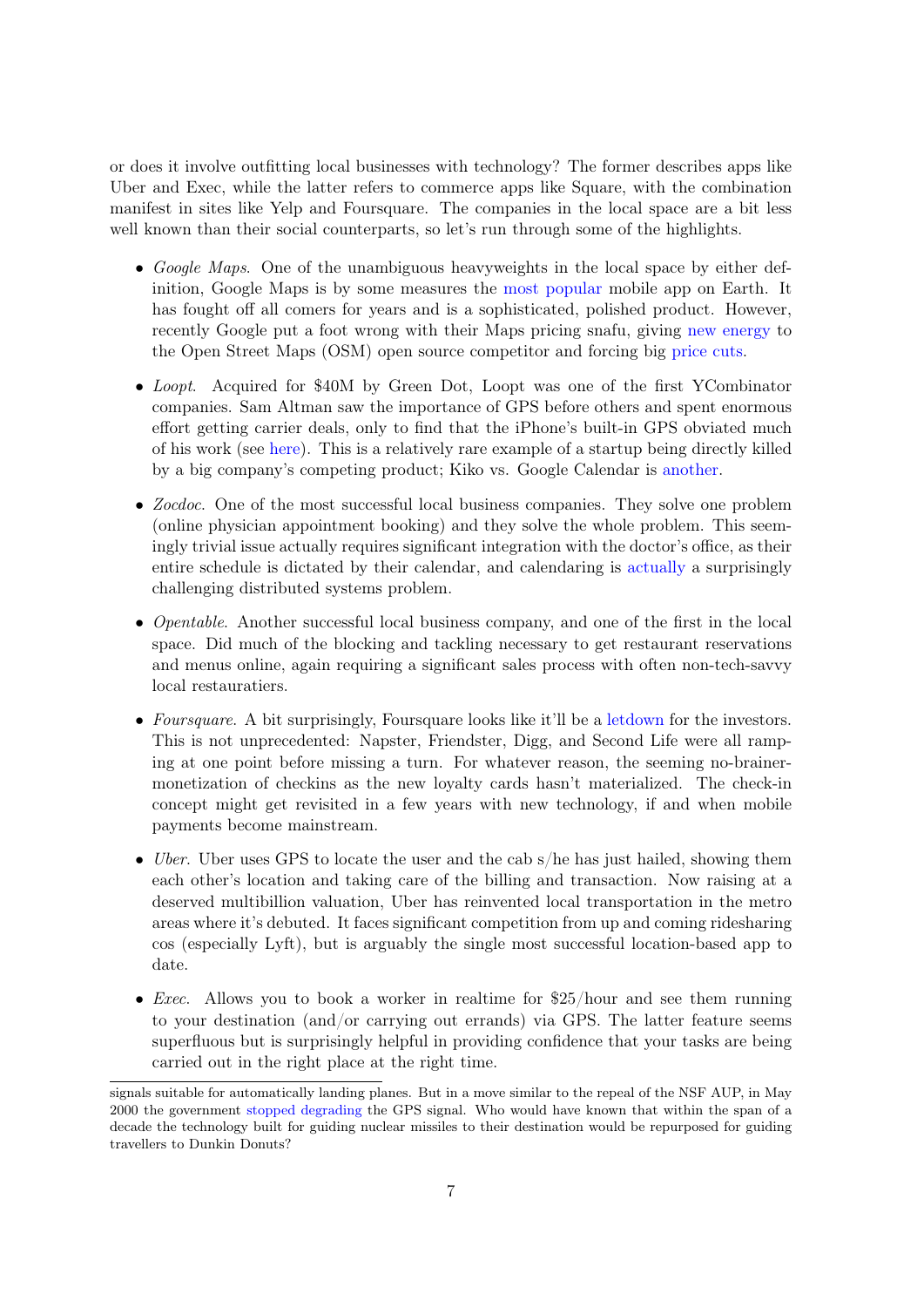- *Topguest.* Notable primarily for being perhaps the first genuinely monetizable use of checkins, Topguest incentivized sharing of locations for frequent flyer miles and was [acquired](http://techcrunch.com/2011/12/13/erez-topguest/) in 2011.
- $\bullet$  Yelp. Provides reviews and star ratings of many local businesses. Now a public company, Yelp has been successful in many respects, especially in terms of usage. Their [Monocle](http://mashable.com/2009/08/27/yelp-augmented-reality/) [app](http://mashable.com/2009/08/27/yelp-augmented-reality/) remains one of the first and most useful augmented reality products out there. While Yelp has had issues making a profit, the company is too valuable to simply go bust. At some point they will likely be acquired for the value of their data, perhaps by Apple.
- Groupon. The darling of 2010, Groupon has fallen quite a bit since that time. They didn't seem like competitors to Square at the beginning (one was a coupons company, one a payments terminal) but Andrew Mason's [mission statement](https://blog.groupon.com/cities/todays-stockholders-letter/) directing Groupon towards becoming an "Operating System for Local Commerce" clearly put both companies on a collision course. The problem, though, is that Groupon hired too many salespeople and didn't fundamentally have an engineering DNA. As such it has been outcompeted by Square.
- Square. This is the company that is probably going to win local commerce, with semistationary products like [Square Checkout](https://squareup.com/stand/shop) and mobile products like their original [Square](https://squareup.com/reader) [Reader.](https://squareup.com/reader) Unlike Groupon, Square is run by computer scientists; it thus has a faster metabolism, higher intelligence, and greater creativity than a purely sales-driven squad. This is particularly important in a rapidly evolving business area like local payments.

#### Local Commerce, the Graveyard of Startups

The main difference between local (in the sense of local commerce) and the others is that it's a large market but extremely difficult to attack scalably. Even Benchmark's Bill Gurley, who is [bullish](http://abovethecrowd.com/2012/06/25/social-mobile-local-local-will-be-the-biggest-of-the-three/) on local, says:

The playbook requires a deep understanding of the industry, access to all the key content and its structure, a targeted and experienced sales structure, and a willingness to invest in a market that may seem "niche" to the broader service provider. You have to "be willing to get your hands dirty."

Why? Because you can't write a script to automate the process of selling to small businesses. Small businesses are generally the last to adopt new technology, outside of government agencies[7](#page-7-0) . As a small business owner you are pinned down with a constant stream of demanding customers. The upside from this glowing technological [doodad](http://www.impulseman.com/wp-content/uploads/2012/01/fa1f2__levelup3.jpg) shown to you by some 20 something whippersnapper is unclear, but the downside is that your restaurant may come to a halt and/or you may need to retrain your entire staff around this one new item. To give an atmospheric sense of what it's like to run a small business, read [this article](http://www.slate.com/articles/life/a_fine_whine/2005/12/bitter_brew.html) and [this one:](http://www.justinkownacki.com/2009/11/12/10-tips-for-running-a-successful-coffee-shop/)

The failure of a small cafe is not a question of competence. It is a sad given. The logistics of a food establishment that seats between 20 and 25 people (which

<span id="page-7-0"></span><sup>7</sup>There are many pockets of high-tech excellence in the US Federal Government (e.g. [NCBI\)](http://ncbi.nlm.nih.gov), but in general government procurement processes and regulations mandate purchases of the safe "industry standard" rather than the risky "next big thing". This innate conservatism means that in government agencies, more than anywhere else, no one ever gets fired for buying IBM (or Microsoft, nowadays).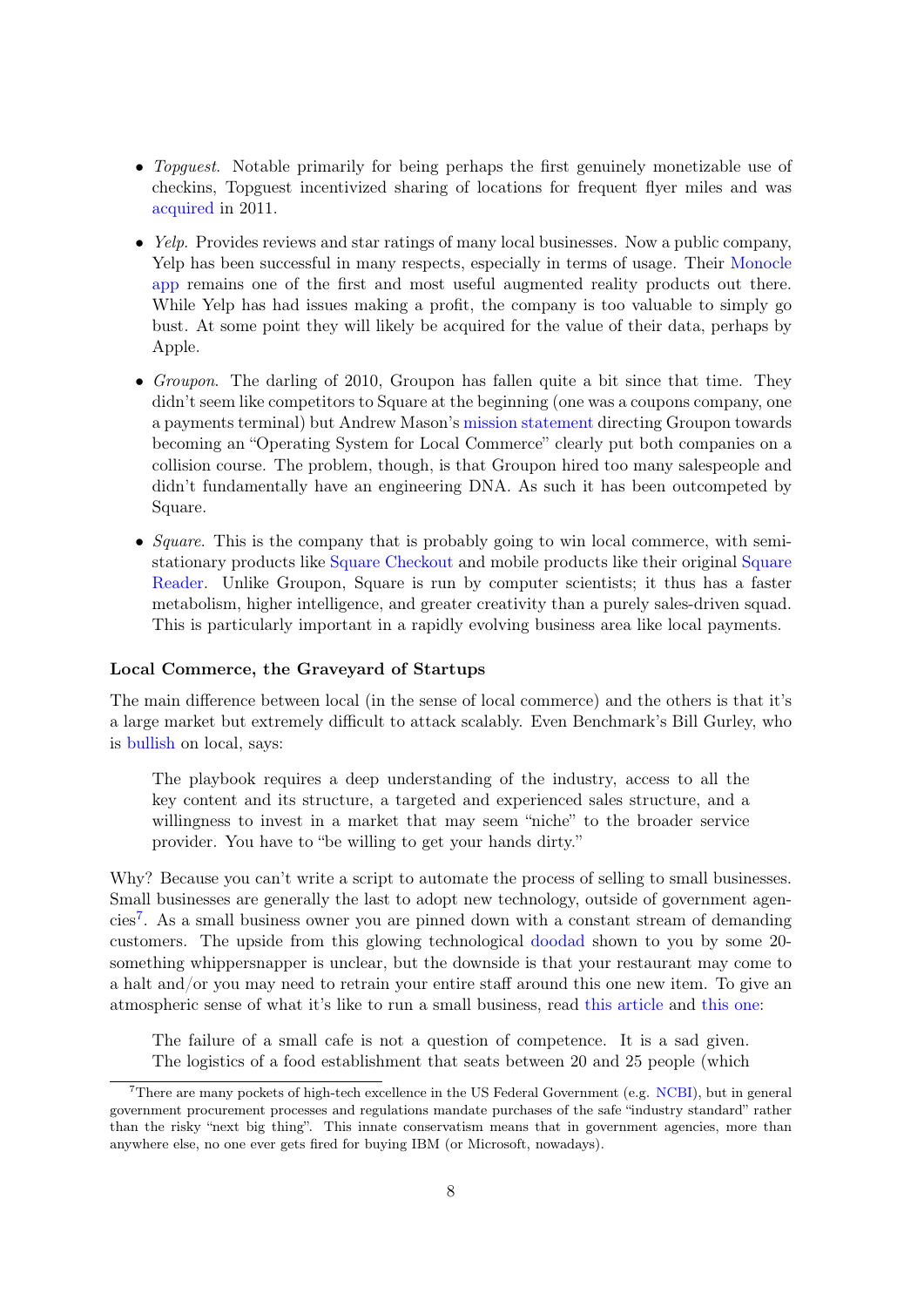roughly corresponds to the definition of "cozy") are such that the place will stay afloat - barely - as long as its owners spend all of their time on the job. There is a golden rule, long cherished by restaurateurs, for determining whether a business is viable. Rent should take up no more than 25 percent of your revenue, another 25 percent should go toward payroll, and 35 percent should go toward the product. The remaining 15 percent is what you take home. There's an even more elegant version of that rule: Make your rent in four days to be profitable, a week to break even. If you haven't hit the latter mark in a month, close.

This starts to make clear why local businesses are a tough sell:

- 1. In-person sales. In general, local business owners do not spend much time on the internet looking for new technologies. So Adwords campaigns and the like will be of limited effect. You will almost certainly need a separate physical sales visit to each locale, which gets expensive and time-consuming rapidly.
- 2. Low margins. Your customers aren't rich. You'll need to recognize that most local businesses aren't making much money. So unless you are careful, you are now spending a lot of manual sales effort for relatively small and low-value conversions.
- 3. High customer-service overhead. Local businesses have no engineers to do integration or upgrades; everyone is busy serving customers and mopping floors. It is true that the more essential your technology is to their business, the more likely they are to buy; however, the more essential the technology the more you will have to support it. For example, if their new internet cash register goes down, their business grinds to a halt. Yet these cash registers are physical devices, distributed all around the country, and not easily updated or retrofitted as new technology comes out. So make sure that your engineers don't push an update that can't be undone without physically traveling to and resetting a device.
- 4. Uncertain gains. For many local businesses, the transition costs for introducing a new technology (e.g. the aforementioned risk of a cash register crash) often overwhelm the ostensible benefits.

Let's do a simple calculation to drive the point home of why local sales is hard. Say that you hire a salesperson at \$50,000 per year to visit 10 stores per day over the course of 10 hours. Perhaps you have a 10% conversion rate, which could be high. Then at 5 days per week, the salesperson is acquiring 5 new customers per week, or 250 over the course of a year. Each of the 250 customers must produce at least \$200 in annual profit to pay the \$50,000 sales salary. If you are a payments startup, you might collect on the order of 2% per swipe. And \$200/.02 is \$10000. This means you need to sign up 250 companies and do a total of  $250 \times $10000$  $= $2.5$  million in transactions through your system to pay for one sales rep. This doesn't include taxes, overhead, benefits, software engineering, or anything like that. Please also note that local business operate on [tight margins,](http://smallbusiness.chron.com/average-profit-margin-small-business-23368.html) and your 2% fee may need to be split with Visa or Mastercard, so even 2% is not assured. Finally, this presumes a somewhat superhuman salesperson who can visit 10 people per day every day for an entire year at only \$50,000 per year, with no commission.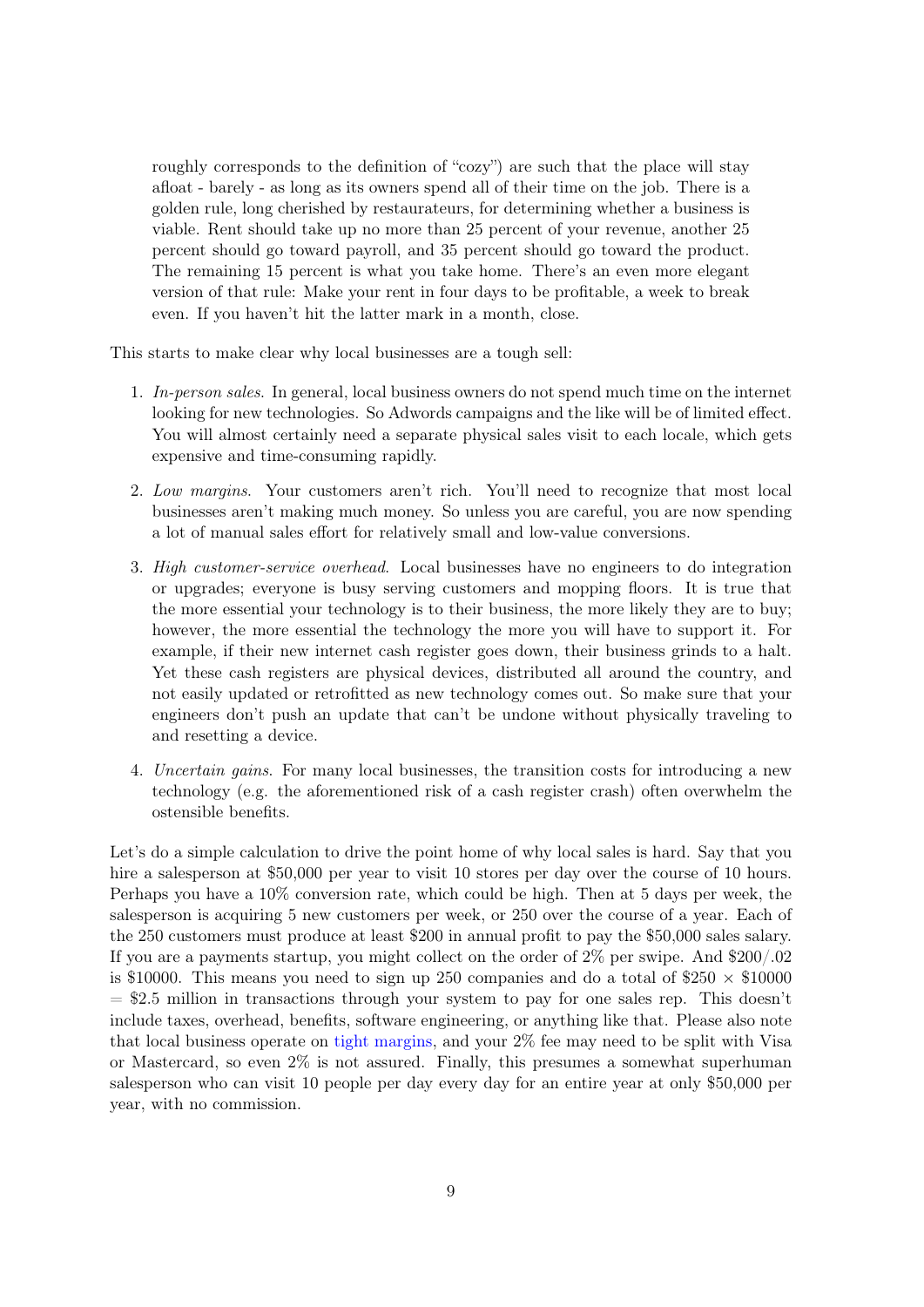This is why local sales is difficult.

There are ways to partially ameliorate these issues, such as local dinners where you can bulksell many proprietors at once, a subscription product, or the aggressive use of social networks to automate the process of gaining warm introductions to local business owners. But in general the problems associated with local sales compound. Due to low profit margins and the inability to hire skilled labor, the store manager is often the one responsible not just for running the business, but for promotion, marketing, the store website, and the like, including adoption of new technology.

One starts to understand why chains like Starbucks, with centralized marketing and significant division of labor, present such tough competition for local stores. As a startup, one also starts to understand why making the sale to a Starbucks, or even a much smaller chain, generally provides much more return-on-investment (ROI) than making the sale to a small business. One sale and you are (in theory) good to go at hundreds if not thousands of storefronts. And chains have some degree of internal engineering support, so they won't contact you for every breakage and issue. While it might be harder to get a chain to ink a large contract, once you do, you don't have to spend as much per-capita on customer-service or sales effort. This is why Square [did a deal](http://bits.blogs.nytimes.com/2013/01/03/starbucks-square-mobile-credit-card-reader/) with Starbucks; even if the rollout has had problems [\(1,](http://www.fastcompany.com/3005410/industries-watch/starbuckss-shoddy-square-rollout-baffles-baristas-confuses-customers) [2\)](http://www.fastcompany.com/3007277/tech-forecast/starbucks-execs-respond-square-criticism-innovation-messy), solving those problems at scale will provide vastly more ROI than fixing the bugs of 1000 independent shops with all their idiosyncracies.

So, while it sounds like a great idea to sign up the enormous local business market, in practice these customers are the opposite of early adopters. They have thin margins, need high levels of customer service, and do not generally think of technology as a competitive advantage - especially when tech transition costs can dominate benefits. While you can certainly build something of significance in local business (Zocdoc, Zillow, Opentable, Grubhub, and the like are proof of this), you should only start a company in the area if you are comfortable with knocking on doors for the next five to ten years of your life.

Alternatively you can wait for the future of local to arrive. At some point within the next five years category-killers in each vertical will start turning local providers (doctors, drivers, restaurants) into APIs. Google will likely be heavily involved in the search and indexing of these APIs, but there promise to be many more interesting applications than even Google can contemplate.

To summarize, then: VCs tend to refer to two related but distinct things (GPS-based apps and local business apps) with the term *local*. The former is unambiguously technologically interesting and has led to large companies like Uber and fast-growing ones like Exec. The latter can in theory address large local business markets, but depends on laborious customer acquisition in specific verticals (like OpenTable, Zocdoc, Square) and can become a punishing sales grind.

### Summary

Let's put it all together. Why do VCs love mobile, social, and local? Because a social app can have incredible viral growth, a mobile app is riding the worldwide smartphone/tablet phenomenon and has access to outstanding distribution, and (more arguably) a local app can use GPS in interesting ways and/or reach heretofore untouched small business markets. Some combination thereof can lead to rapid valuation growth in new markets, and hence substantial contribution to the VC's portfolio of hits. That is why these features are becoming de rigeur